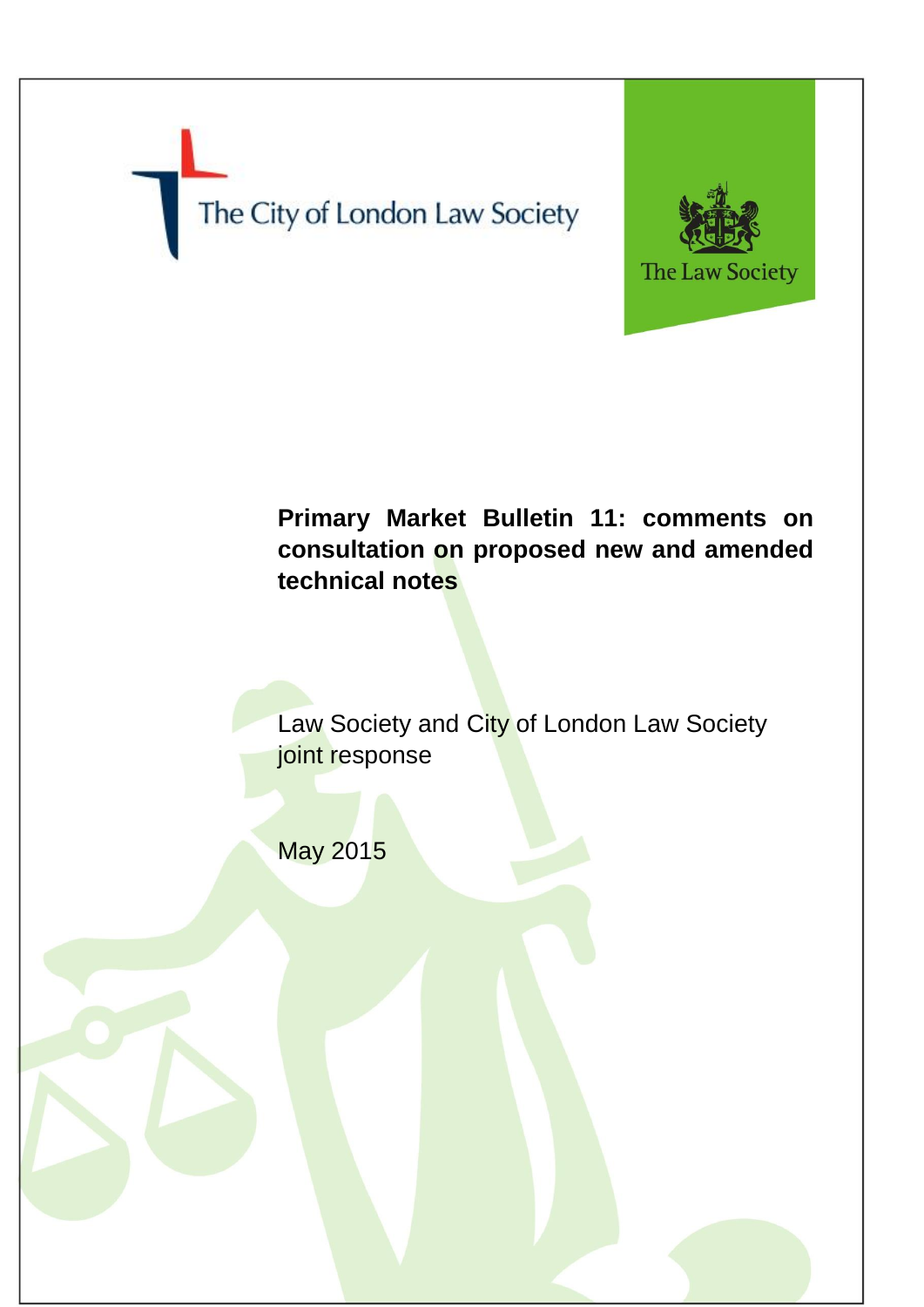## **Introduction**

The comments set out in this paper have been prepared jointly by the Listing Rules Joint Working Party of the Company Law Committees of the Law Society of England and Wales and the City of London Law Society.

The Law Society of England and Wales is the representative body of over 120,000 solicitors in England and Wales. The Society negotiates on behalf of the profession and makes representations to regulators and Government in both the domestic and European arena. This response has been prepared on behalf of the Law Society by members of the Company Law Committee.

The City of London Law Society ("**CLLS"**) represents approximately 15,000 City lawyers through individual and corporate membership including some of the largest international law firms in the world. These law firms advise a variety of clients from multinational companies and financial institutions to Government departments, often in relation to complex, multi-jurisdictional legal issues. The CLLS responds to a variety of consultations on issues of importance to its members through its 19 specialist committees.

The Listing Rules Joint Working Party is made up of senior and specialist corporate lawyers from both the Law Society and the CLLS who have a particular focus on the Listing Rules and the UK Listing Regime.

We set out below comments in response to the Financial Conduct Authority's Primary Market Bulletin No.11 (published in March 2015).

## **Comments on UKLA/TN/308.2**

We believe the second sentence of this would read better as follows (our changes marked):

"If we requested to see this confirmation, LR1.3.1R provides that this confirmation it should be provided to us as soon as possible, as required by LR1.3.1R."

Although we are not certain what kind of third party disclaimers are being referred to, we also think that the final sentence in the first paragraph might be clearer if it read as follows:

"For the same reason, we also believe it is unnecessary to include third party disclaimers, as the purpose for which they would be provided to the FCA is clear."

#### **Comments on UKLA/TN/309.2**

We think the newly inserted words in the final full line should say "as required by LR 1.3.3R" rather than "as set out in LR 1.3.3R".

#### **Feedback on previous consultations**

We note the comment in PMB 11 that no feedback was received on a number of consultation drafts including UKLA/TN/204.2. Our comments on UKLA/TN/204.2 were included in our response to the PMB 9 consultation. We understand that you did not consider that our comments required any changes to this note, but we would be happy to discuss our comments with you.